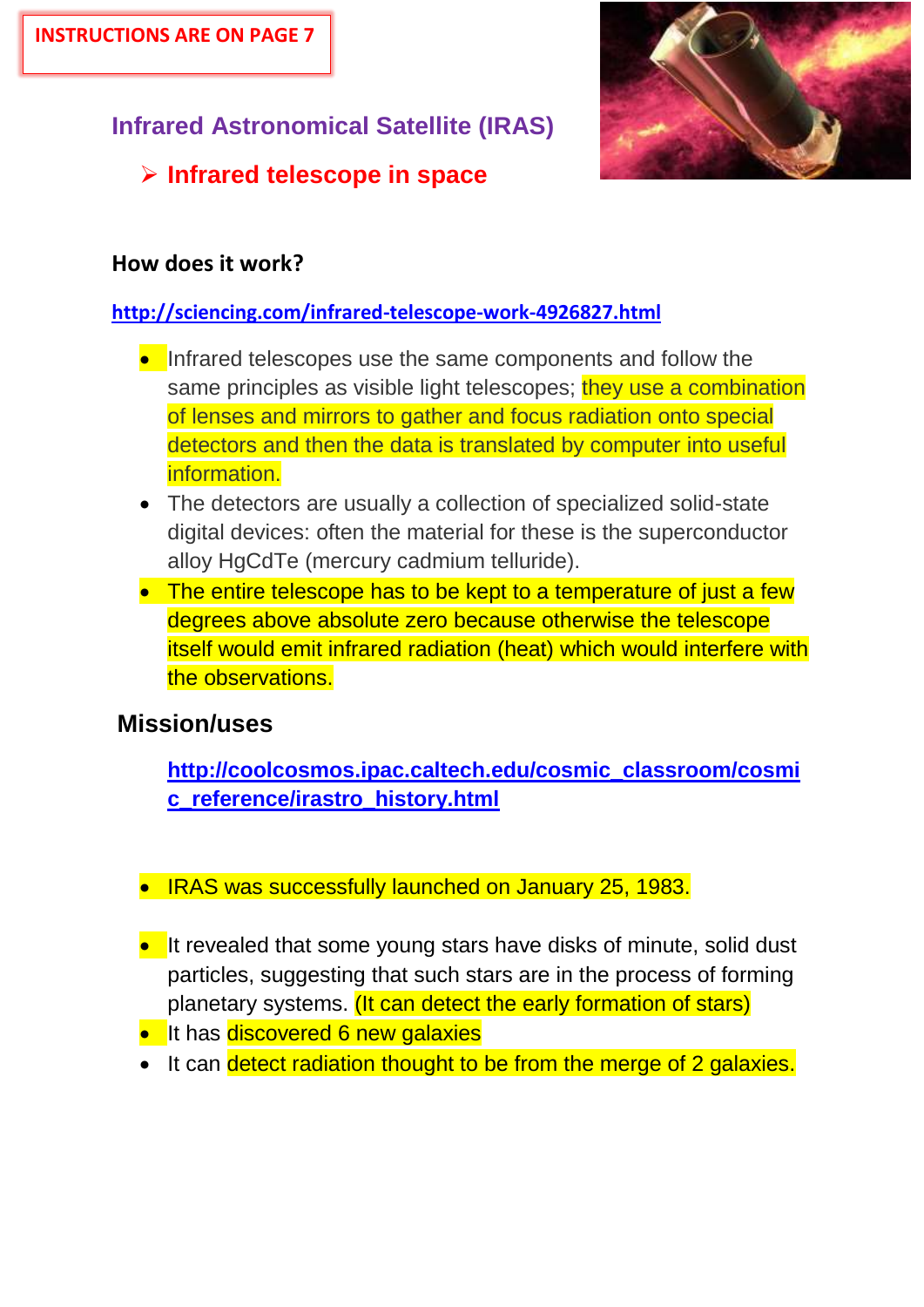# **Swift satellite**



**Gamma ray telescope based in space**

### **How does it work?**

**[https://www.reference.com/science/gamma-ray-telescope-work](https://www.reference.com/science/gamma-ray-telescope-work-bcddbfeaa873cdd2)[bcddbfeaa873cdd2#](https://www.reference.com/science/gamma-ray-telescope-work-bcddbfeaa873cdd2)**

- Gamma ray telescopes operate on satellites and carry special detectors tuned to measure high-energy gamma rays at various energy levels.
- Astronomers aim the satellite at potential gamma ray sources and map the resulting data.
- Sometimes, the data is filtered to remove low-level gamma radiation and reveal significant emissions.

## **Missions/uses?**

**<https://swift.gsfc.nasa.gov/>**

- It has discovered Gamma-ray bursts (GRBs) which are the most powerful explosions the Universe has seen since the Big Bang.
- Swift satellite has observed and located star explosions that have happened in the early Universe.
- It has been used to observe and locate the formation and activity of comets and asteroids.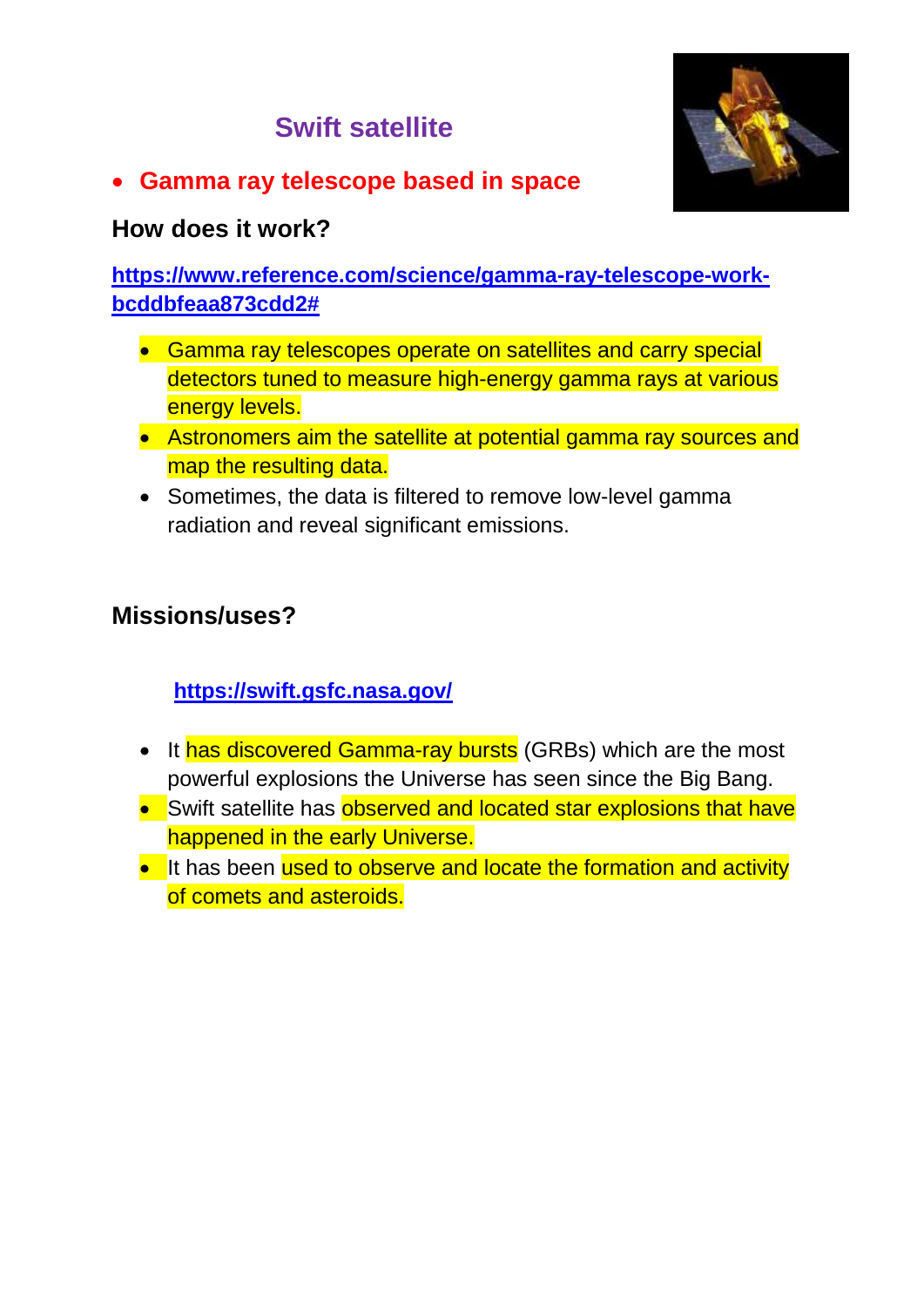## **Chandra X ray telescope**

## **X Ray telescope in space**



## **How does it work?**

• NASA's Chandra X-ray Observatory is a telescope specially designed to detect X-ray emission from very hot regions of the Universe such as exploded stars, clusters of galaxies, and matter around black holes.

[http://chandra.harvard.edu/about/telescope\\_system.html](http://chandra.harvard.edu/about/telescope_system.html)

- The Chandra telescope system consists of four pairs of mirrors and their support structure.
- An X-ray telescope's mirrors must be facing almost perpendicular to the path of incoming light and not curved like normal optical lenses.
- Chandra has four pairs of mirrors. X-rays hit the top mirrors in each pair then skip down to the secondary mirrors.
- After bouncing off the mirrors, the X-rays travel down a 26-foot tube toward the telescope's scientific instruments, located at the other end.

## **Uses/mission**

## **<http://chandra.si.edu/about/spacecraft.html>**

- Since it was launched on July 23, 1999, the Chandra X-ray Observatory has been NASA's flagship mission for X-ray astronomy, taking its place in the fleet of "Great Observatories."
- NASA's Chandra X-ray Observatory is a telescope specially designed to detect X-ray emission from very hot regions of the Universe such as exploded stars, clusters of galaxies, and matter around black holes.
- **It also detects quasars.**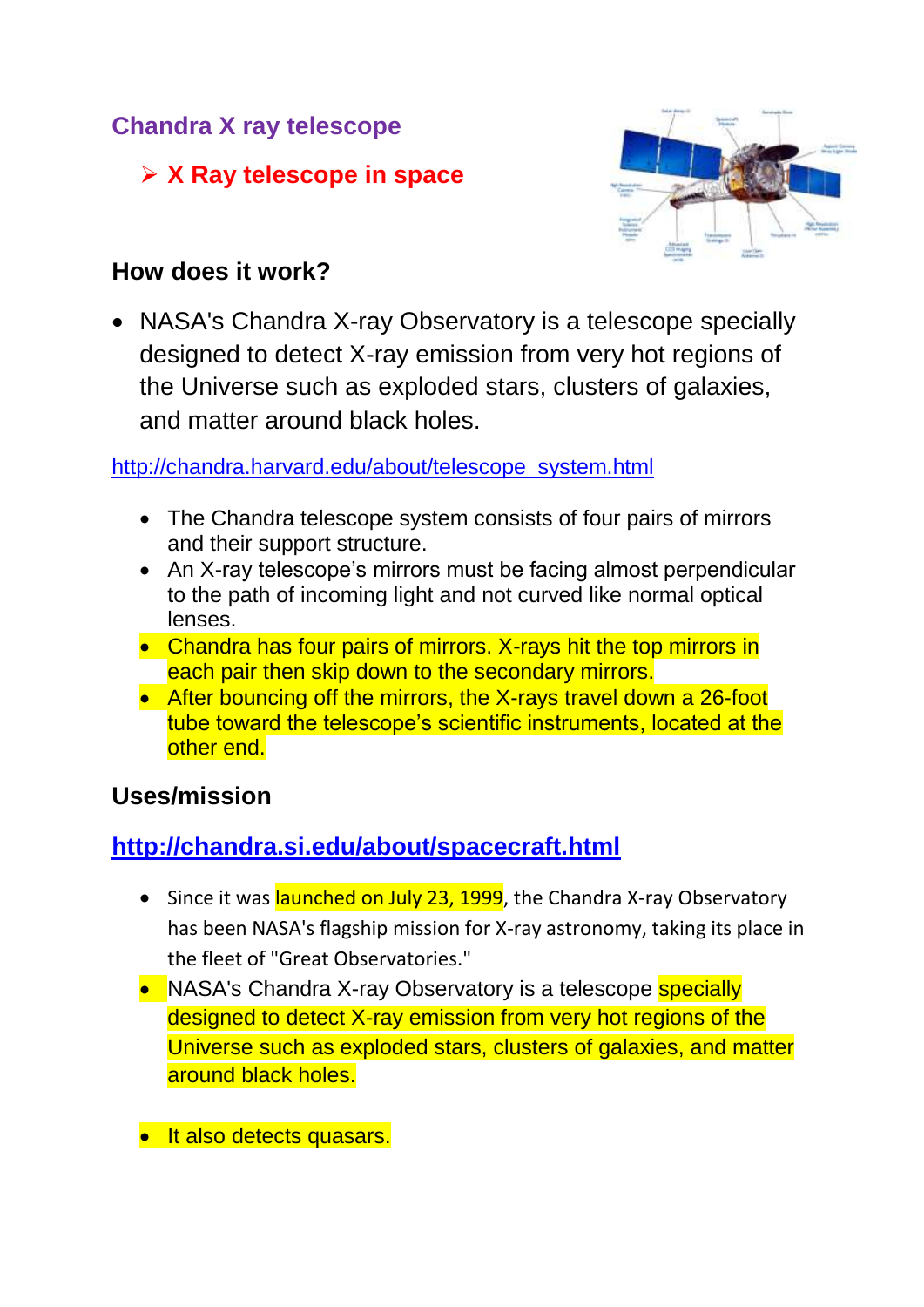**The Gran Telescopio Canarias** 

**Optical telescope based on Earth**



**<http://www.brighthub.com/science/space/articles/52492.aspx>**

#### **How does it work?**

**<https://www.britannica.com/topic/Gran-Telescopio-Canarias>**

## **<http://www.gtc.iac.es/gtc/gtc.php>**

- **Gran Telescopio Canarias (GTC),** the largest optical telescope in the world. It is a reflecting telescope with a mirror that has a diameter of 10.4 metres (34.1 feet).
- It is located at the Roque de los Muchachos Observatory on La Palma (2,326 metres [7,631 feet]) in the [Canary Islands](https://www.britannica.com/place/Canary-Islands) of [Spain.](https://www.britannica.com/place/Spain)
- As of 2009, it became the world's largest single-aperture optical telescope.
- It is made up of three mirrors; the primary mirror consists of 36 individual hexagonal segments that together act as a single mirror and along with the secondary and tertiary mirrors they collect light.
- The scientific instruments that are placed in the focal station then analyse and detect the light, and store the final data.

#### **Uses/missions**

• The GTC is designed to study the nature of black holes, as well as the more distant stars and galaxies in the Universe and the first conditions after the Big Bang.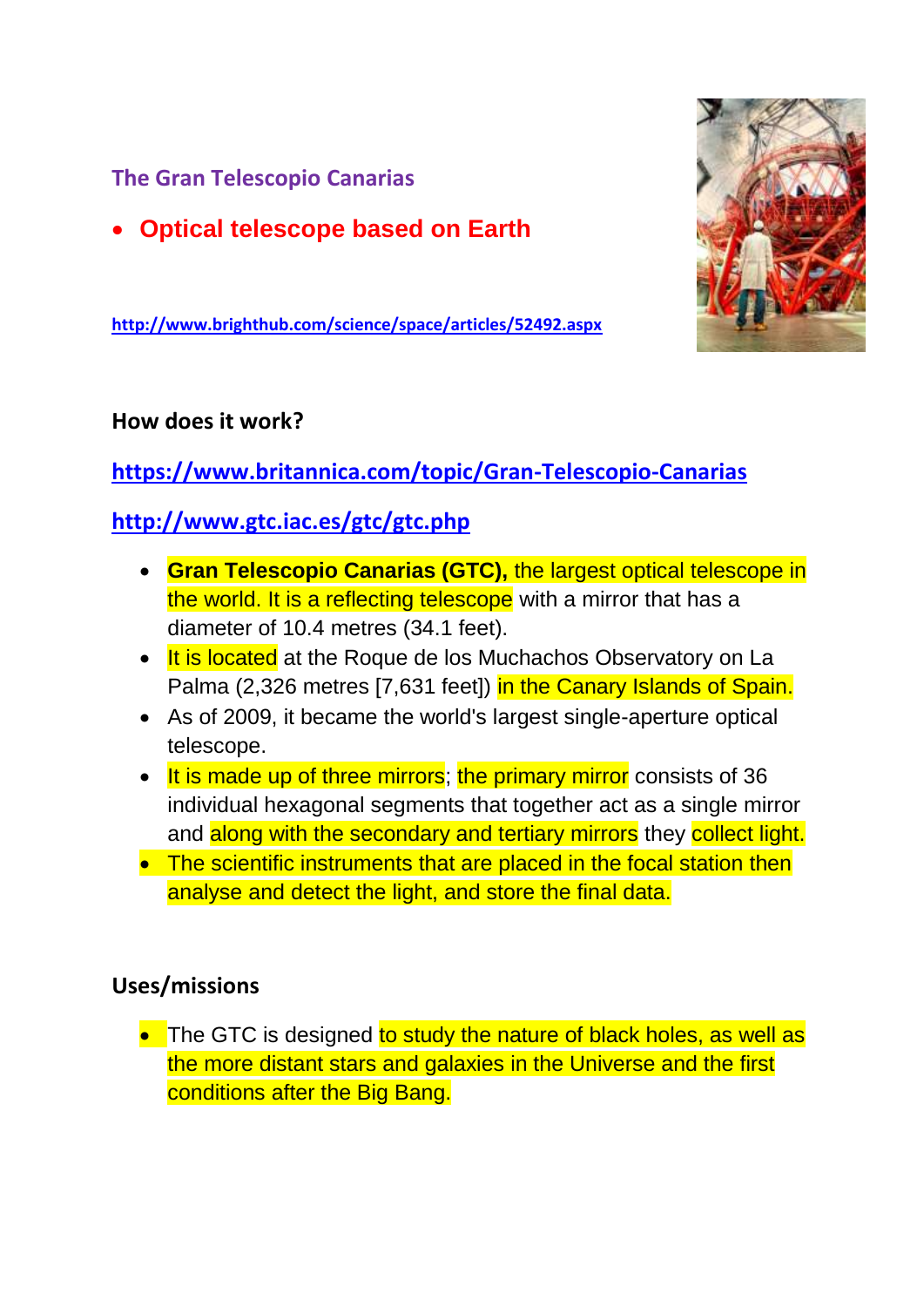

#### **The Hubble Telescope**

#### **Optical telescope based in space**

#### **How does it work?**

# **[http://www.bbc.co.uk/science/space/universe/exploration/hubble](http://www.bbc.co.uk/science/space/universe/exploration/hubble_space_telescope) [\\_space\\_telescope](http://www.bbc.co.uk/science/space/universe/exploration/hubble_space_telescope)**

- Hubble is used to create images from the Universe's visible light, free from the distortion caused by the [Earth's](http://www.bbc.co.uk/science/space/solarsystem/sun_and_planets/earth) atmosphere. It also has instruments that detect invisible infrared and ultraviolet radiation.
- Hubble has an 8ft primary mirror and light is reflected off the primary mirror and onto the secondary mirror.
- **It contains scientific instruments to interpret the data.**

#### **Uses/missions**

**<http://www.space.com/15892-hubble-space-telescope.html>**

- Hubble has detected black holes
- Hubble has also studied the atmospheres of planets revolving around stars similar to Earth's sun.
- Hubble has images of nebulas and supernovas. (Different stages in the lifecycle of a star)
- It has images of Andromeda which is a galaxy next to our Milky way.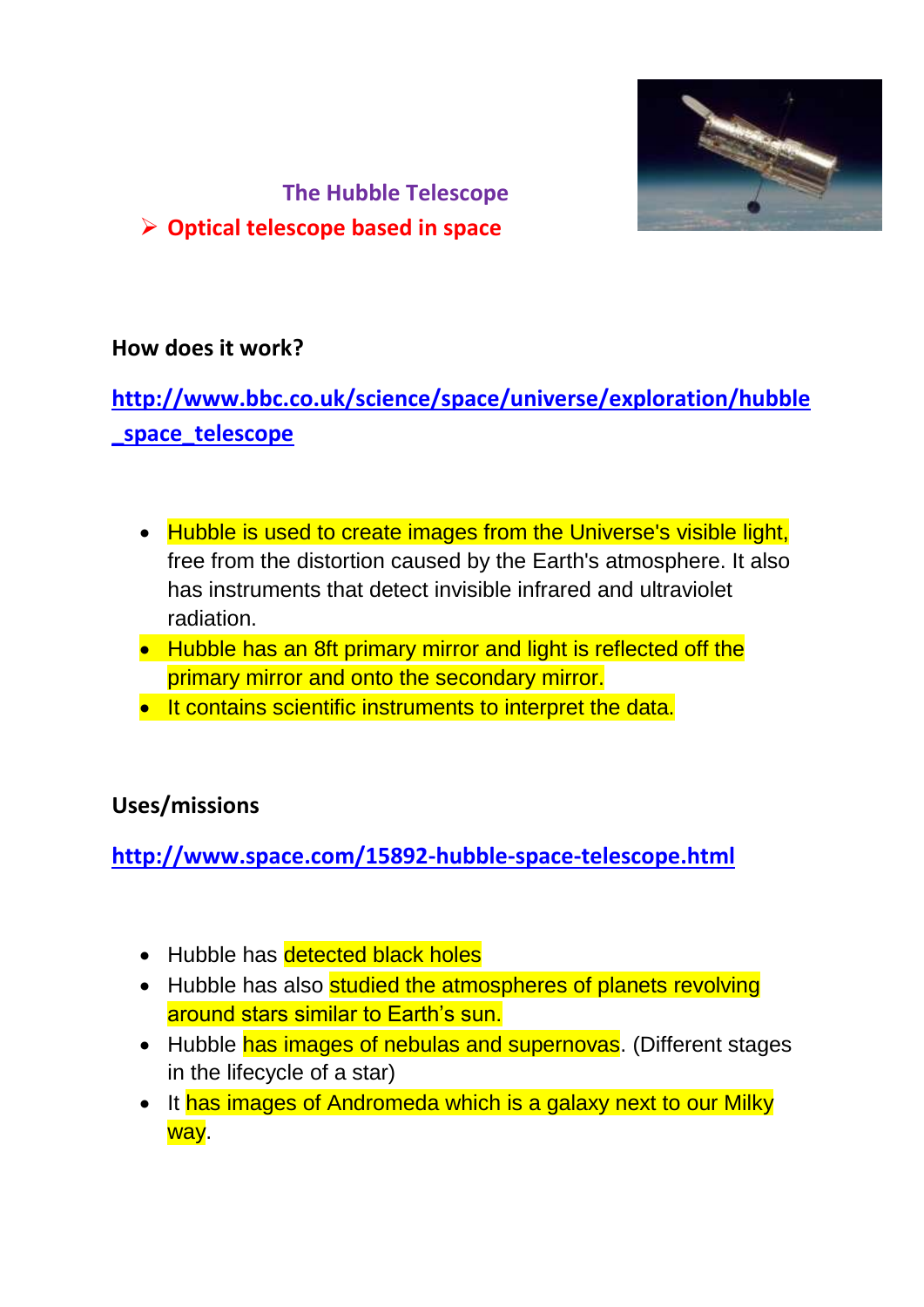# **Lovell Telescope**



# **Radio telescope based on Earth**

## **How does it work?**

<http://www.jodrellbank.net/visit/whats-here/lovell-telescope/>

- The Lovell Telescope is a [radio telescope](https://en.wikipedia.org/wiki/Radio_telescope) at [Jodrell Bank](https://en.wikipedia.org/wiki/Jodrell_Bank_Observatory)  [Observatory](https://en.wikipedia.org/wiki/Jodrell_Bank_Observatory) in [Cheshire.](https://en.wikipedia.org/wiki/Cheshire)
- It has a huge white bowl which is the part of the telescope that intercepts incoming radio waves and reflects them from the steel surface into the focus box. Here a small aerial picks up the radio waves and sends them into a sensitive radio receiver.

## **Uses/mission**

**[http://www.bbc.co.uk/manchester/content/articles/2007/09/20/05100](http://www.bbc.co.uk/manchester/content/articles/2007/09/20/051007_jodrell_factfile_feature.shtml) [7\\_jodrell\\_factfile\\_feature.shtml](http://www.bbc.co.uk/manchester/content/articles/2007/09/20/051007_jodrell_factfile_feature.shtml)**

- Lovell is used to discover new distant pulsars. (Pulsars are large neutron stars)
- **Used to track Russian and US Space probes.**
- **It is also used to detect long range missiles.**
- Used to explore dark energy and see the first stars and galaxies.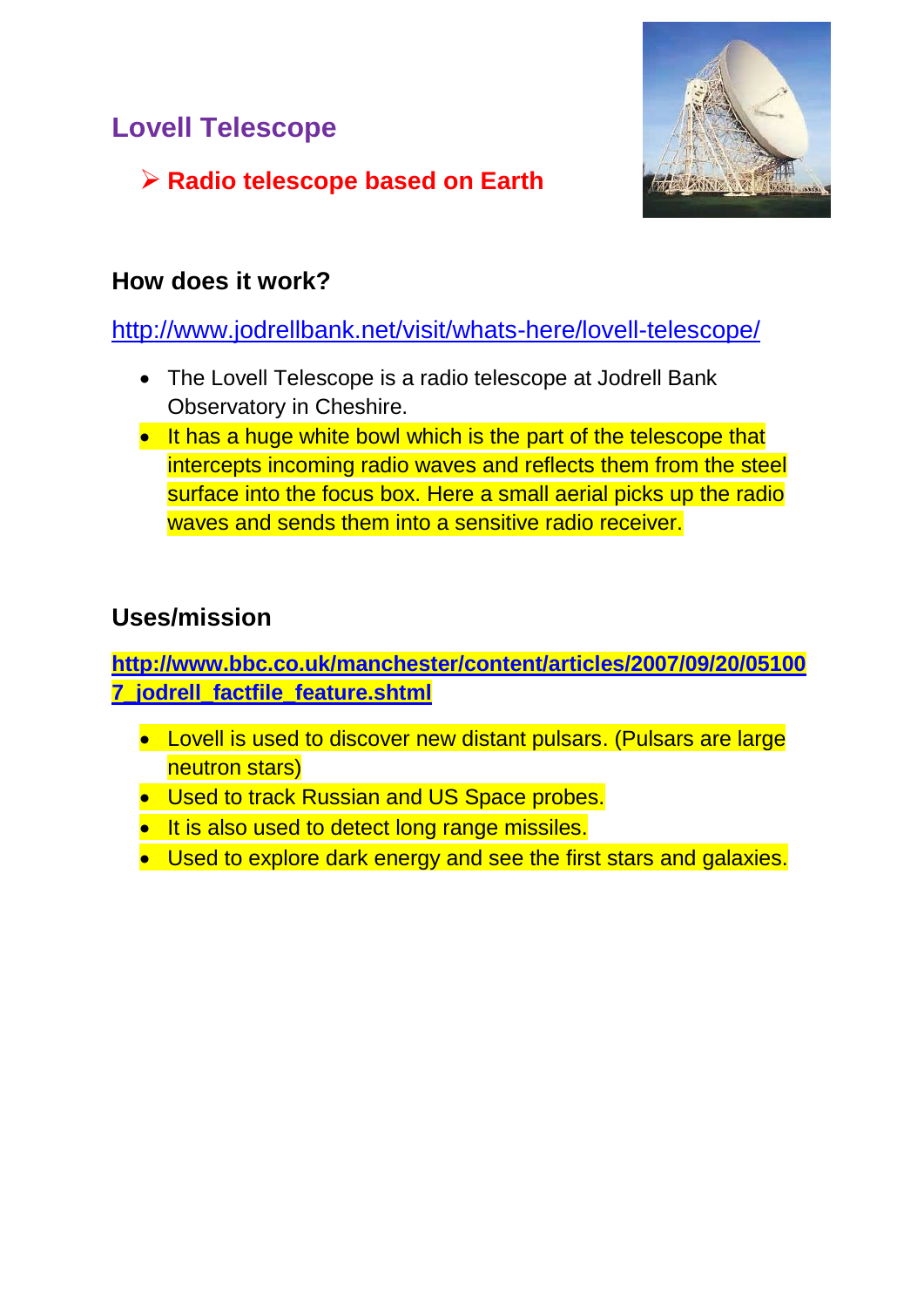## **Unit 3C: Methods used to observe the universe**

**TASK: You need to produce a leaflet/booklet that outlines 3 or 4 methods used to observe our Universe.**

#### **Include:**

 At least **3 different methods: some need to be telescopes based on Earth** and some need to be **telescopes based in space.**

## **For each of your methods include:**

- $\triangleright$  The name of the method
- $\triangleright$  A picture of the telescope/satellite
- $\triangleright$  Where it is based (on earth/in space)
- $\triangleright$  How it works (is it an optical telescope detecting light/ does it detect gamma rays etc.)
- $\triangleright$  Some of its missions/uses (has it been used to investigate stars, planets etc.)
- $\triangleright$  An advantage and a disadvantage of the method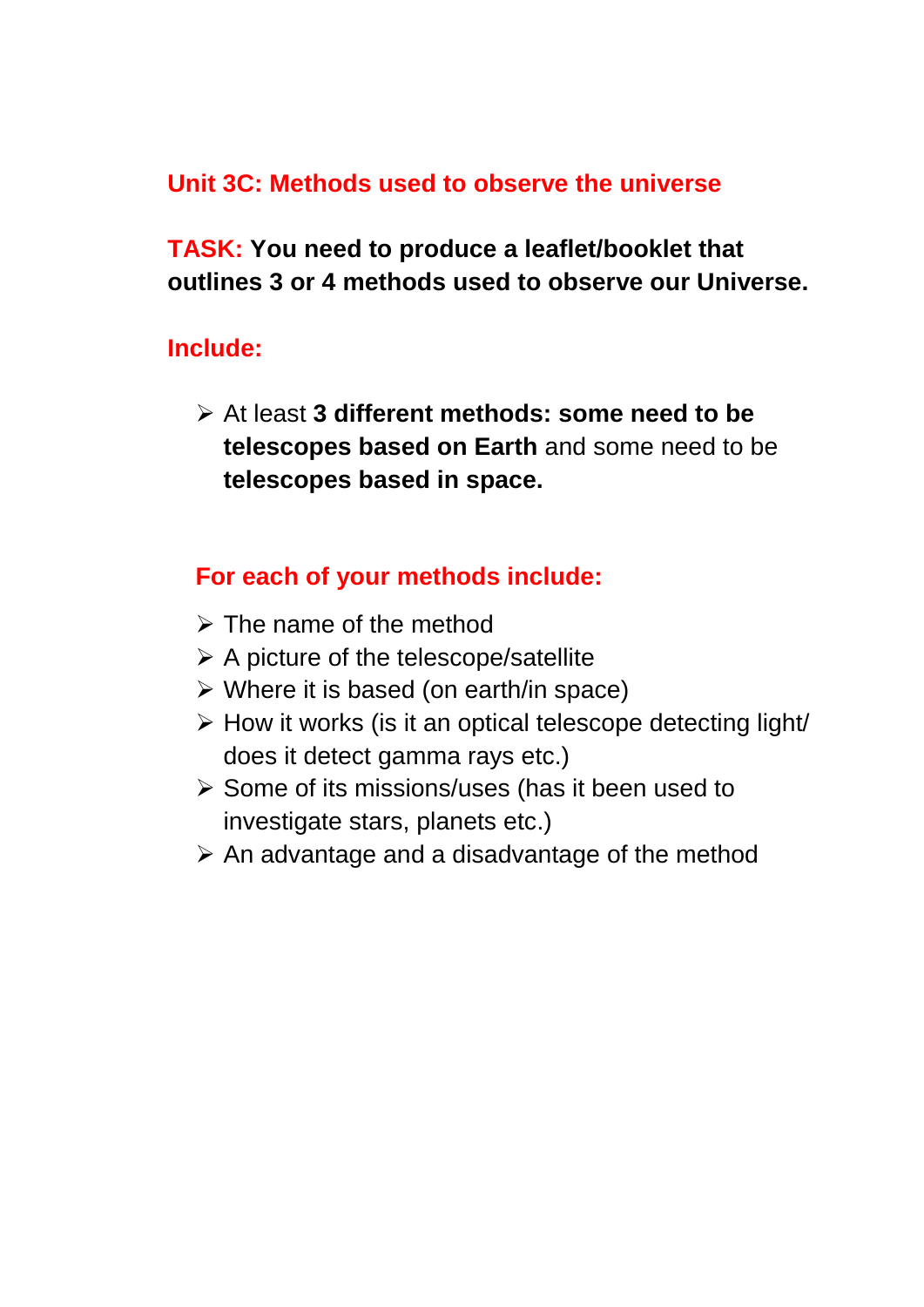# **Advantages and disadvantages**

**IRAS –** Infrared radiation is absorbed by the Earth's atmosphere so it is an advantage that IRAS is in space so that it can detect the infrared radiation. It can detect objects that light telescopes cannot.

 A disadvantage is that with it being in space, it is expensive to repair and maintain as astronauts are needed.

**Swift - IRAS –** Gamma radiation is absorbed by the Earth's atmosphere so it is an advantage that Swift is in space so that it can detect the gamma radiation. It can also detect objects that light telescopes cannot.

 A disadvantage is that with it being in space, it is expensive to repair and maintain as astronauts are needed.

**Chandra X ray telescope** – Clouds can partially block X ray light so it is an advantage that the Chandra telescope is a satellite in space so it can detect x rays more easily.

 A disadvantage is that with it being in space, it is expensive to repair and maintain as astronauts are needed.

**GTC –** It is based on the ground so it is cheaper and easier to repair and maintain. Also its large size means that it can reflect more light and create clearer images.